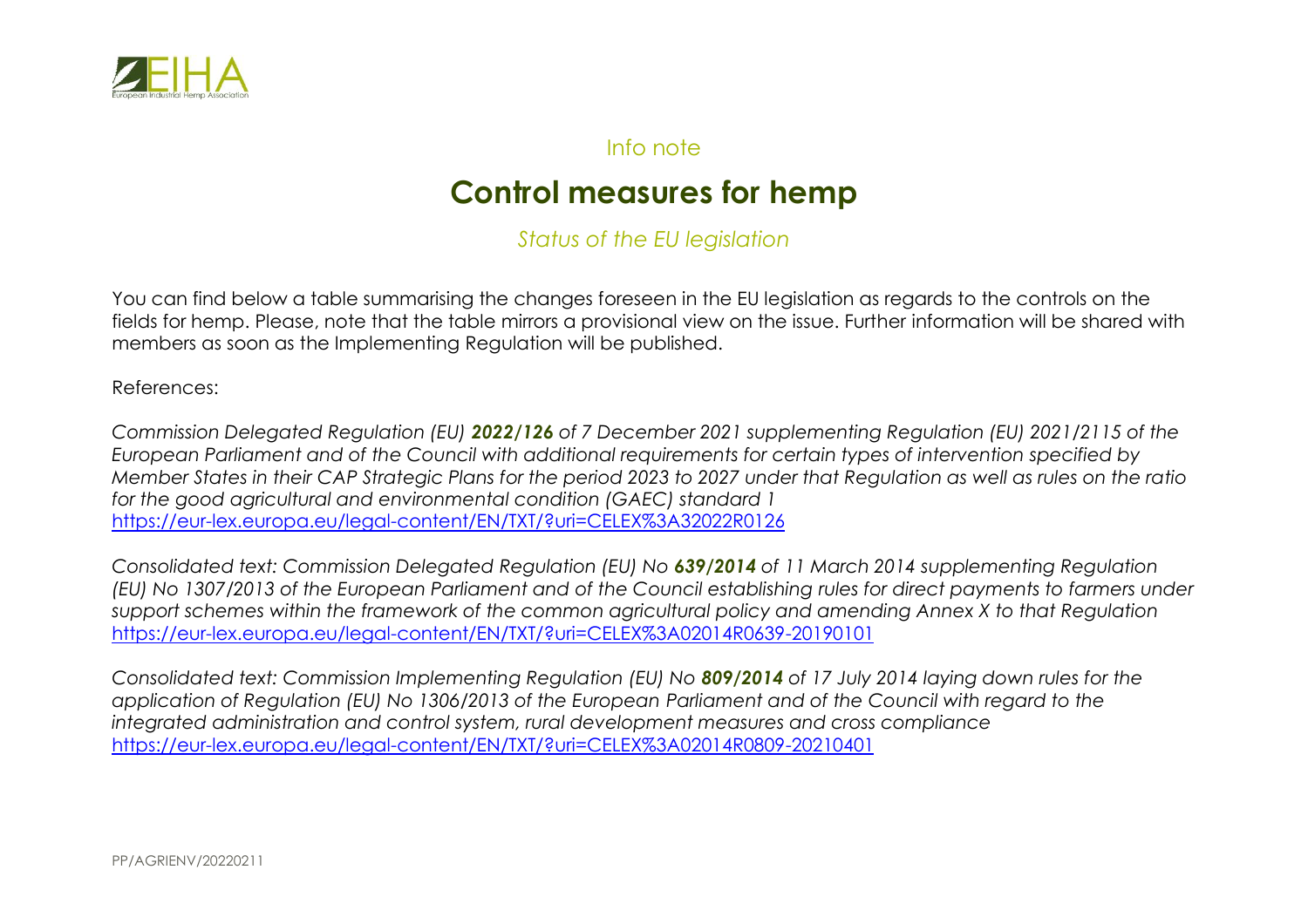

| <b>New legislation</b><br>Covering from 2023 onwards                                                                                                                                                                                                                                                                | <b>Existing legislation</b><br>In force and covering 2022                                                                                                                                                                                                                                                                                                                   | <b>NOTES</b> |
|---------------------------------------------------------------------------------------------------------------------------------------------------------------------------------------------------------------------------------------------------------------------------------------------------------------------|-----------------------------------------------------------------------------------------------------------------------------------------------------------------------------------------------------------------------------------------------------------------------------------------------------------------------------------------------------------------------------|--------------|
|                                                                                                                                                                                                                                                                                                                     |                                                                                                                                                                                                                                                                                                                                                                             |              |
| <b>Delegated Regulation 2022/126</b>                                                                                                                                                                                                                                                                                | <b>Delegated Regulation 639/2014</b>                                                                                                                                                                                                                                                                                                                                        |              |
| <b>Article 2</b><br>Additional eligibility requirements                                                                                                                                                                                                                                                             | <b>Article 9</b><br>Hemp                                                                                                                                                                                                                                                                                                                                                    |              |
| When providing, in their CAP Strategic<br>Plans, the definitions foreseen in<br>Article 4(1) of Regulation (EU) 2021/2115,<br>Member States shall make the granting<br>of payments for the production of hemp<br>conditional upon the use of seeds of<br>hemp varieties which fulfil the following<br>requirements: | 1. For the purposes of Article 32(6) of<br>Regulation (EU) No 1307/2013, the<br>eligibility of areas used for the production<br>of hemp shall be subject to the use of<br>seed of the varieties listed in the<br>'Common Catalogue of Varieties of<br>Agricultural Plant Species' on 15 March<br>of the year in respect of which the<br>payment is granted and published in |              |
| (a) they are listed in the Common<br>Catalogue of Varieties of Agricultural<br>Plant Species on 15 March of the year in<br>respect of which the payment is granted<br>and published in accordance with<br>Article 17 of Council Directive<br>2002/53/EC;                                                            | accordance with Article 17 of Council<br>Directive 2002/53/EC. The seed shall be<br>certified in accordance with Council<br>Directive 2002/57/EC or in accordance<br>with Article 10 of Commission Directive<br>2008/62/EC in the case of conservation<br>varieties.                                                                                                        |              |
| (b) their ∆9-tetrahydrocannabinol<br>content (hereinafter referred to as 'THC<br>content') did not exceed for 2<br>consecutive years the limit as laid down<br>in Article 4(4), second subparagraph, of<br>Regulation (EU) 2021/2115;                                                                               |                                                                                                                                                                                                                                                                                                                                                                             |              |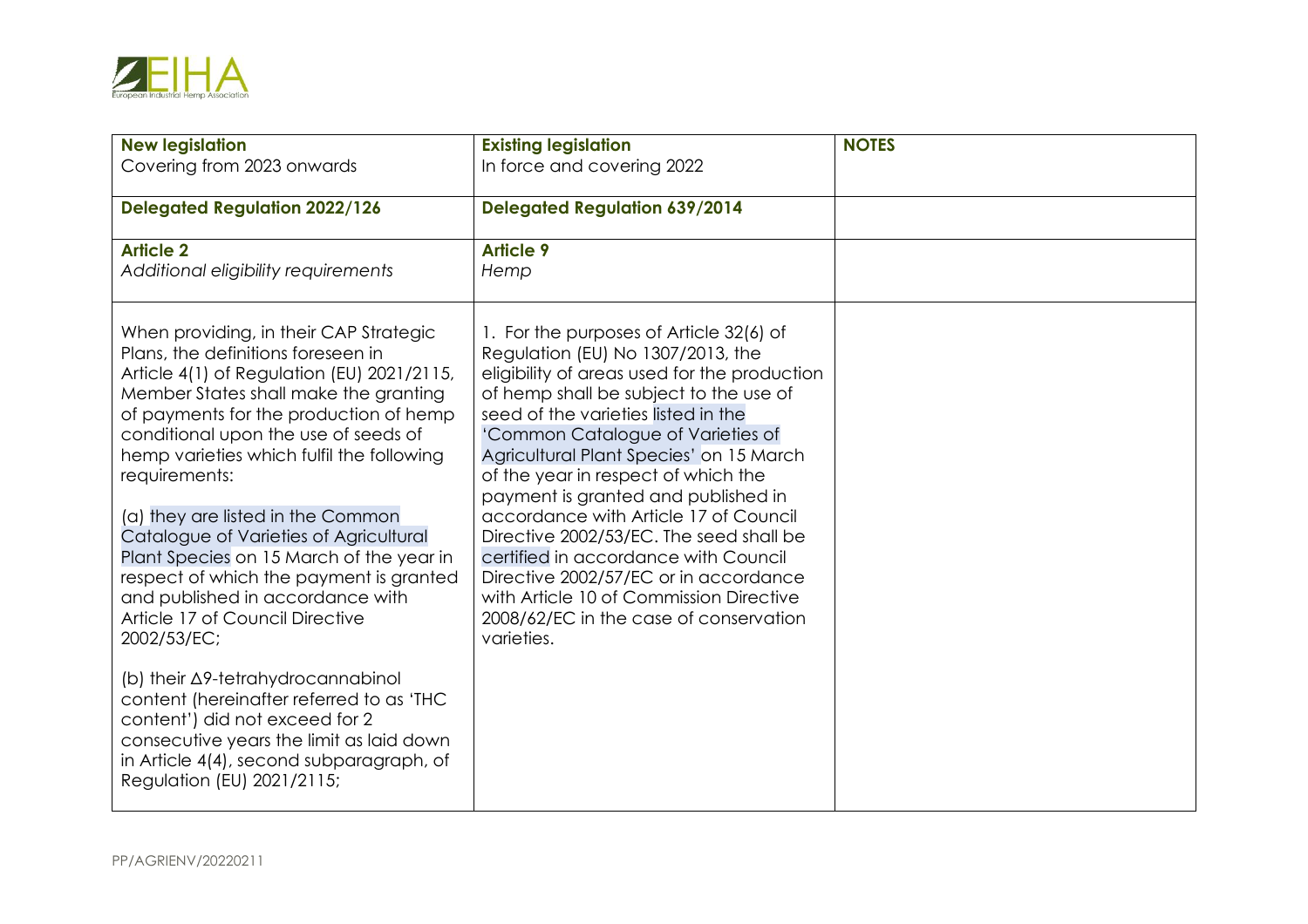| European Industrial Hemp Association |  |  |
|--------------------------------------|--|--|

| <b>Article 3</b><br>Verification of hemp varieties and                                                                                                                                                                                                                                                                                                                                                                                                      |                                                                                                                                                                                                                                                                                                                                                                                                                                                           |  |
|-------------------------------------------------------------------------------------------------------------------------------------------------------------------------------------------------------------------------------------------------------------------------------------------------------------------------------------------------------------------------------------------------------------------------------------------------------------|-----------------------------------------------------------------------------------------------------------------------------------------------------------------------------------------------------------------------------------------------------------------------------------------------------------------------------------------------------------------------------------------------------------------------------------------------------------|--|
| quantitative determination of THC<br>content                                                                                                                                                                                                                                                                                                                                                                                                                |                                                                                                                                                                                                                                                                                                                                                                                                                                                           |  |
| Member States shall establish a<br>verification system for determining the<br>THC content in hemp varieties which<br>allows them to apply the method for the<br>verification of hemp varieties and<br>quantitative determination of the THC<br>content in hemp varieties set out in<br>Annex I.                                                                                                                                                             | 2. Member States shall establish the<br>system for determining the $\Delta$ 9-<br>tetrahydrocannabinol content<br>(hereinafter referred to as 'THC content')<br>in hemp varieties, which allows them to<br>apply the method set out in Annex III.                                                                                                                                                                                                         |  |
| 2. The competent authority of the<br>Member State shall keep the records<br>related to findings on the THC content.<br>Such records shall comprise, for each<br>variety, at least the results in terms of THC<br>content from each sample expressed in<br>percentage to two decimal places, the<br>procedure used, the number of tests<br>carried out, an indication of the point at<br>which the sample was taken and<br>measures taken at national level. | 3. The competent authority of the<br>Member State shall keep the records<br>related to findings on the THC content.<br>Such records shall comprise for each<br>variety at least the results in terms of THC<br>content from each sample expressed in<br>percentage to two decimal places, the<br>procedure used, the number of tests<br>carried out, an indication of the point at<br>which the sample was taken and<br>measures taken at national level. |  |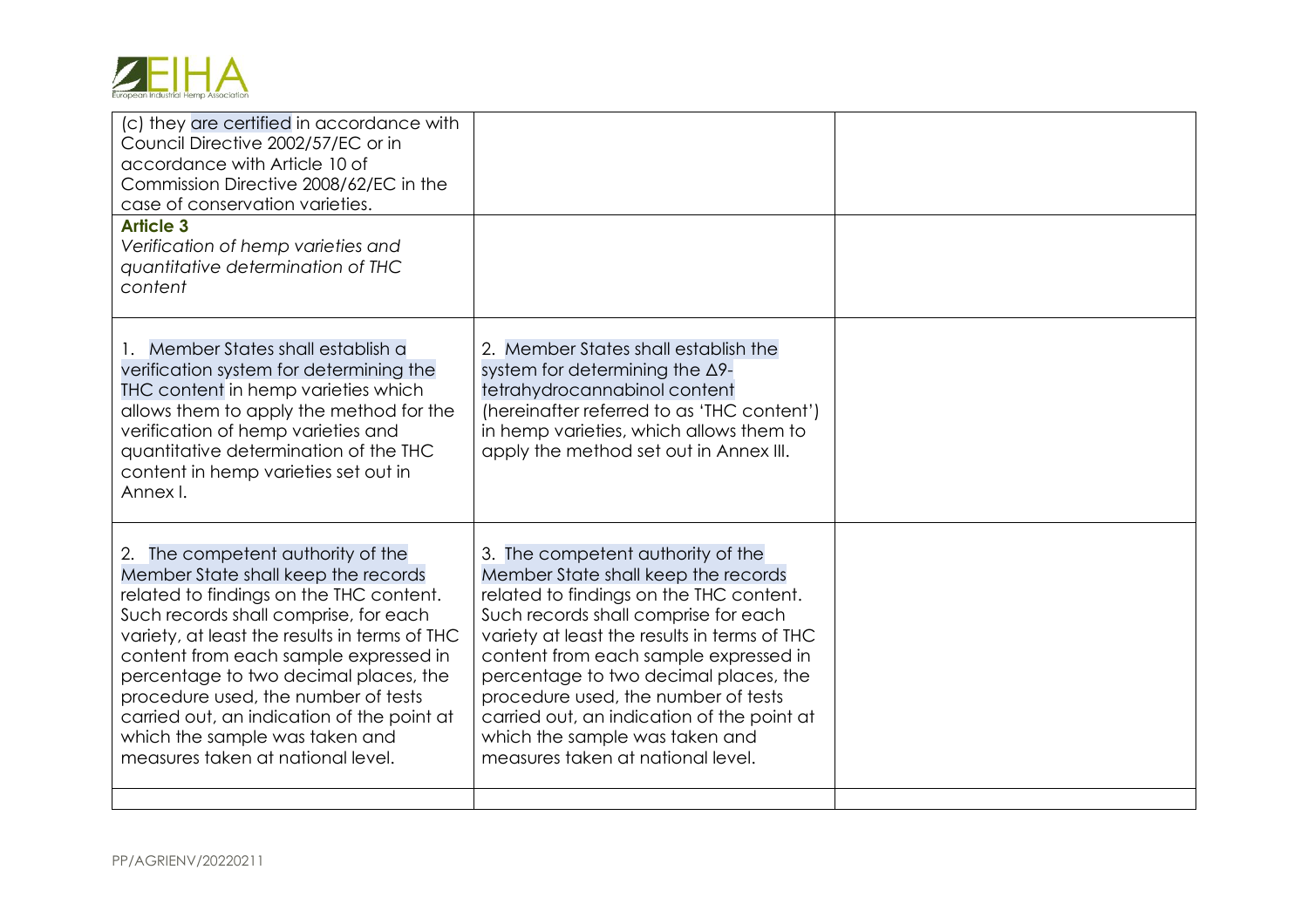

| 3. If an average of all the samples of a<br>given variety exceeds the THC content<br>laid down in Article 4(4), second<br>subparagraph, of Regulation (EU)<br>2021/2115, Member States shall use<br>procedure B described in Annex I to this<br>Regulation for the variety concerned in<br>the course of the following claim year.<br>That procedure shall be used in the<br>course of the next claim years unless all<br>the analytical results for the given variety<br>are below the THC content laid down in<br>Article 4(4), second subparagraph, of<br>Regulation (EU) 2021/2115. | 4. If an average of all the samples of a<br>given variety exceeds the THC content<br>as laid down in Article 32(6) of Regulation<br>(EU) No 1307/2013, Member States shall<br>use procedure B as described in Annex III<br>to this Regulation for the variety<br>concerned in the course of the following<br>claim year. That procedure shall be used<br>in the course of the next claim years<br>unless all the analytical results for the<br>given variety are below the THC content<br>as laid down in Article 32(6) of Regulation<br>(EU) No 1307/2013.                                                                                                                                      |                                                                                                                                                                                                                                                                                                                                                   |
|-----------------------------------------------------------------------------------------------------------------------------------------------------------------------------------------------------------------------------------------------------------------------------------------------------------------------------------------------------------------------------------------------------------------------------------------------------------------------------------------------------------------------------------------------------------------------------------------|--------------------------------------------------------------------------------------------------------------------------------------------------------------------------------------------------------------------------------------------------------------------------------------------------------------------------------------------------------------------------------------------------------------------------------------------------------------------------------------------------------------------------------------------------------------------------------------------------------------------------------------------------------------------------------------------------|---------------------------------------------------------------------------------------------------------------------------------------------------------------------------------------------------------------------------------------------------------------------------------------------------------------------------------------------------|
| 4. If for the second year the average of<br>all the samples of a given variety<br>exceeds the THC content laid down in<br>Article 4(4), second subparagraph, of<br>Regulation (EU) 2021/2115, the Member<br>State shall notify the Commission of the<br>name of the variety concerned by 15<br>January of the following claim year at<br>the latest. Starting from that claim year,<br>the cultivation of the given variety shall<br>not give a right to direct payments in the<br>Member State concerned.                                                                              | 5. If for the second year the average of<br>all the samples of a given variety<br>exceeds the THC content as laid down in<br>Article 32(6) of Regulation (EU) No<br>1307/2013, the Member State shall notify<br>the Commission of the request for<br>authorisation to prohibit the marketing of<br>such variety in accordance with Article<br>18 of Directive 2002/53/EC. Such<br>notification shall be sent in accordance<br>with Commission Regulation (EC) No<br>792/2009 by 15 January of the following<br>claim year at the latest. Starting from that<br>claim year, the variety covered by that<br>request shall not be eligible for direct<br>payments in the Member State<br>concerned. | A Member State will have the obligation<br>to communicate to the Commission the<br>name of the variety exceeding the THC<br>limits (i.e. $0.3\%$ ) for the second year in a<br>row. This variety will no more be eligible<br>for direct payments but only in that MS.<br>The prohibition of the marketing of that<br>variety is no more foreseen. |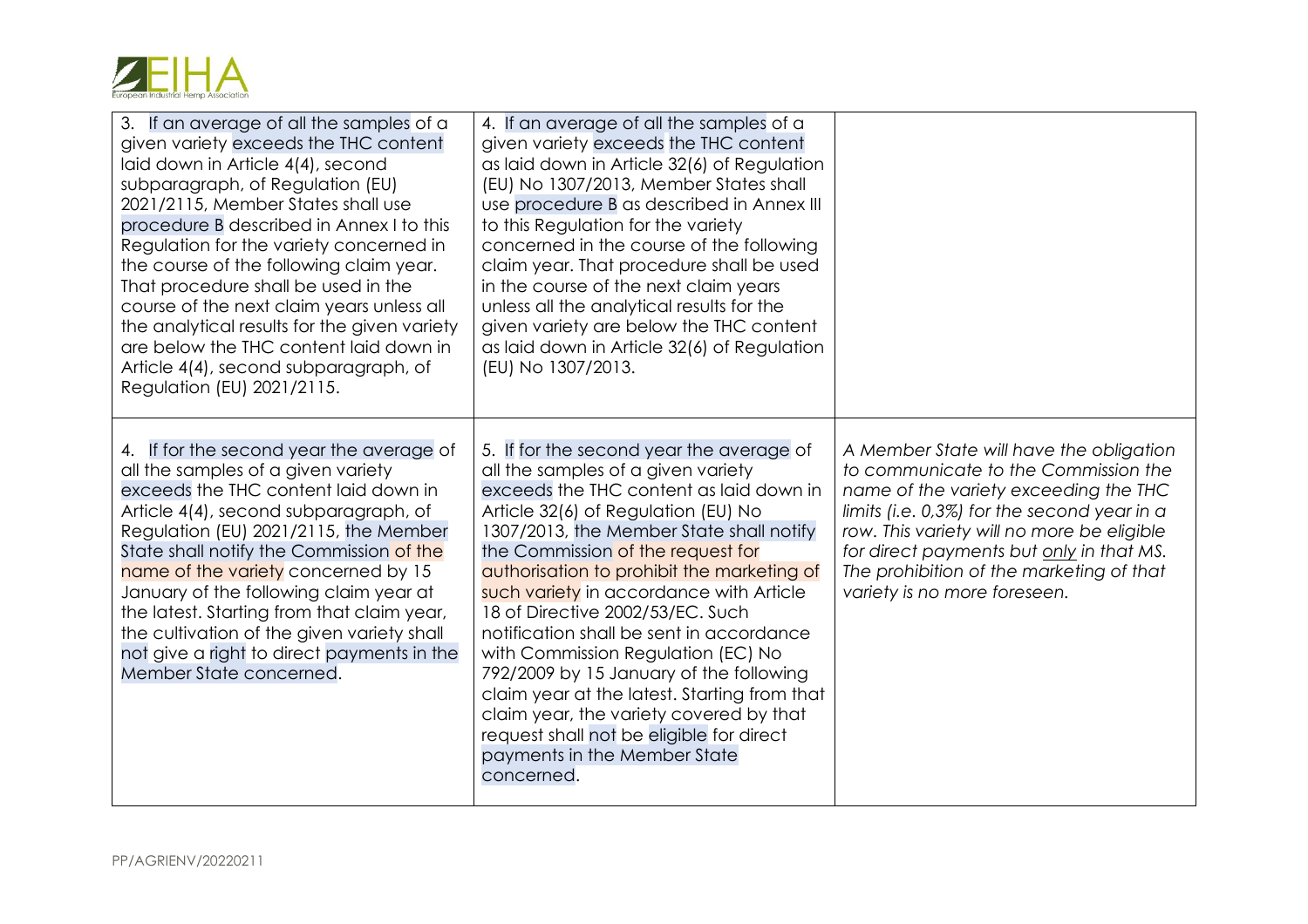

| 5. Member States shall ensure that the<br>hemp producers are timely informed<br>about the names of hemp varieties<br>which are ineligible for direct payment in<br>accordance with Article 4(4), second<br>subparagraph, of Regulation (EU)<br>2021/2115 following a notification<br>pursuant to paragraph 4 of this Article by<br>making the information notified public<br>not later than the date for submitting the<br>single application. |                                                                                                                                                                                                                                                                                                                                                                                                               | Farmers will need to be informed prior to<br>the deadline for the submission of the<br>single application on the varieties that<br>are ineligible for direct payments. |
|------------------------------------------------------------------------------------------------------------------------------------------------------------------------------------------------------------------------------------------------------------------------------------------------------------------------------------------------------------------------------------------------------------------------------------------------|---------------------------------------------------------------------------------------------------------------------------------------------------------------------------------------------------------------------------------------------------------------------------------------------------------------------------------------------------------------------------------------------------------------|------------------------------------------------------------------------------------------------------------------------------------------------------------------------|
| <b>Article 4</b><br>Catch crop                                                                                                                                                                                                                                                                                                                                                                                                                 |                                                                                                                                                                                                                                                                                                                                                                                                               |                                                                                                                                                                        |
| For the purposes of this Chapter, 'hemp<br>cultivated as catch crop' means crop of<br>hemp sown after 30 June of a given year.                                                                                                                                                                                                                                                                                                                 | 6. For the purposes of this Regulation,<br>'hemp cultivated as catch crop' means<br>crop of hemp sown after 30 June of a<br>given year.                                                                                                                                                                                                                                                                       |                                                                                                                                                                        |
| <b>Article 5</b><br>Cultivation requirements                                                                                                                                                                                                                                                                                                                                                                                                   |                                                                                                                                                                                                                                                                                                                                                                                                               |                                                                                                                                                                        |
| Crops of hemp shall continue to be<br>cultivated under normal growing<br>conditions in accordance with local<br>practice for at least 10 days from the<br>date of the end of flowering so that the<br>checks necessary for the application of<br>this Article can be made.<br>Hemp cultivated as catch crop shall<br>continue to be cultivated under normal                                                                                    | 7. Crops of hemp shall continue to be<br>cultivated under normal growing<br>conditions in accordance with local<br>practice for at least 10 days from the<br>date of the end of flowering so that the<br>checks necessary for the application of<br>this Article can be made. Hemp<br>cultivated as catch crop shall continue<br>to be cultivated under normal growing<br>conditions in accordance with local |                                                                                                                                                                        |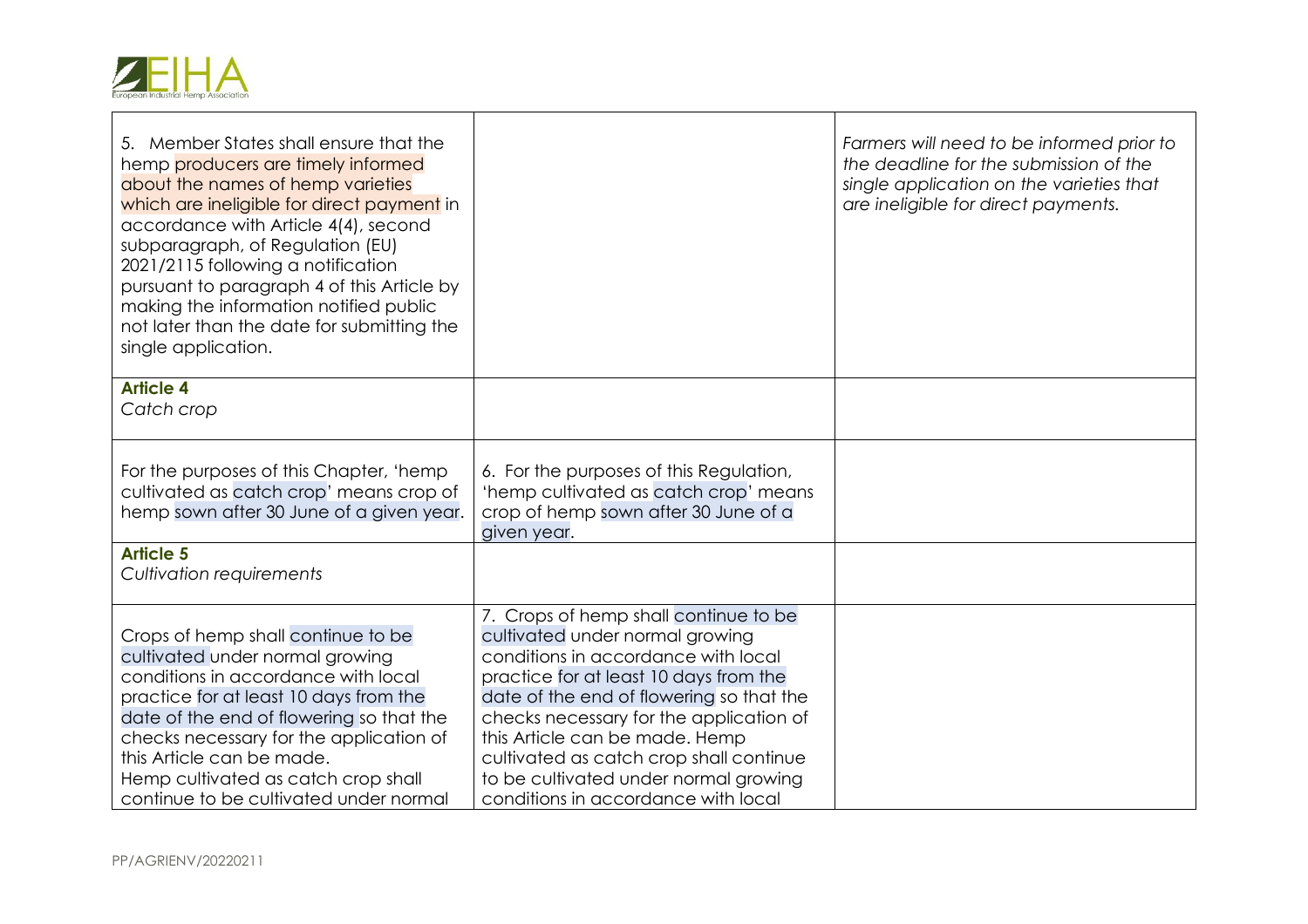

| growing conditions in accordance with<br>local practice at least until the end of the<br>vegetation period.                                                                                                                                                                                                                                                                                                                                                       | practice at least until the end of the<br>vegetation period.<br>However, Member States may authorise                                                                                                                                                                                                                                                                                                  |                                                                     |
|-------------------------------------------------------------------------------------------------------------------------------------------------------------------------------------------------------------------------------------------------------------------------------------------------------------------------------------------------------------------------------------------------------------------------------------------------------------------|-------------------------------------------------------------------------------------------------------------------------------------------------------------------------------------------------------------------------------------------------------------------------------------------------------------------------------------------------------------------------------------------------------|---------------------------------------------------------------------|
| Member States may authorise hemp to<br>be harvested before the end of the 10-<br>day period after the end of flowering,<br>provided that the harvest takes place<br>after flowering has begun and that the<br>inspectors indicate which representative<br>parts of each plot concerned shall<br>continue to be cultivated for at least 10<br>days following the end of flowering for<br>inspection purposes, in accordance with<br>the method set out in Annex I. | hemp to be harvested after flowering has<br>begun but before the end of the 10-day<br>period after the end of flowering,<br>provided that the inspectors indicate<br>which representative parts of each plot<br>concerned must continue to be<br>cultivated for at least 10 days following<br>the end of flowering for inspection<br>purposes, in accordance with the<br>method set out in Annex III. |                                                                     |
| <b>New implementing regulation XXX</b><br>Draft still to be published                                                                                                                                                                                                                                                                                                                                                                                             | <b>Implementing Regulation 809/2014</b>                                                                                                                                                                                                                                                                                                                                                               |                                                                     |
|                                                                                                                                                                                                                                                                                                                                                                                                                                                                   | <b>Article 17</b><br>Specific requirements pertaining to aid<br>applications for area-related aid<br>schemes and payment claims for area-<br>related support measures                                                                                                                                                                                                                                 |                                                                     |
|                                                                                                                                                                                                                                                                                                                                                                                                                                                                   | 7. For areas used for the production of<br>hemp in accordance with Article 32(6) of<br>Regulation (EU) No 1307/2013, the single<br>application shall contain:<br>(a) all information required for the<br>identification of the parcels sown with                                                                                                                                                      | Same rules should apply also from 2023.<br>No changes are foreseen. |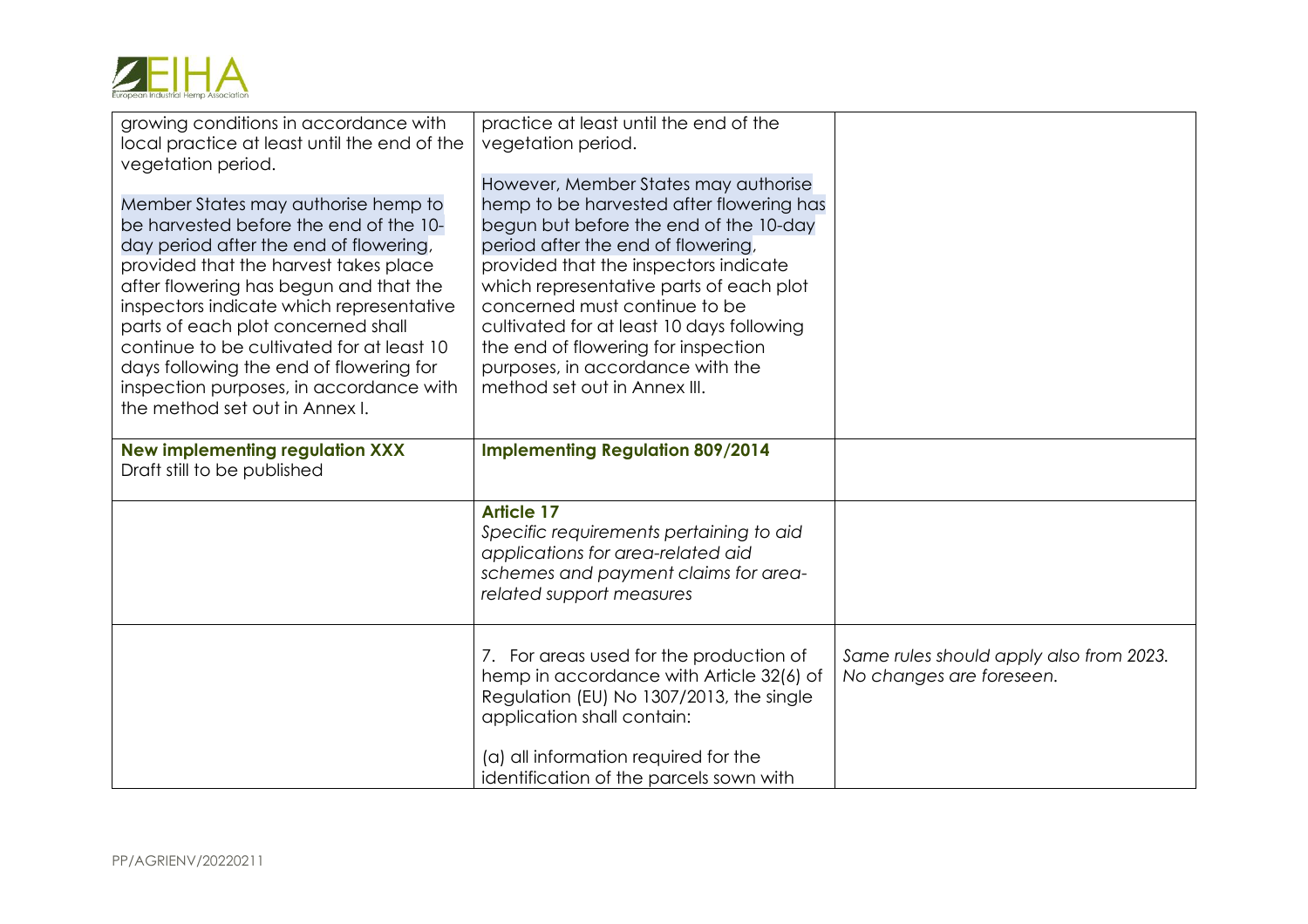

| hemp, indicating the varieties of seed<br>used;                                                                                                                                                                                                                                                                                                                                                                                                                                                                                                                                        |  |
|----------------------------------------------------------------------------------------------------------------------------------------------------------------------------------------------------------------------------------------------------------------------------------------------------------------------------------------------------------------------------------------------------------------------------------------------------------------------------------------------------------------------------------------------------------------------------------------|--|
| (b) an indication as to the quantities of<br>the seeds used (kg per hectare);                                                                                                                                                                                                                                                                                                                                                                                                                                                                                                          |  |
| (c) the official labels used on the<br>packaging of the seeds in accordance<br>with Council Directive 2002/57/EC (5),<br>and in particular Article 12 thereof, or any<br>other document recognised as<br>equivalent by the Member State; or, in<br>the case of conservation varieties<br>certified in accordance with Commission<br>Directive 2008/62/EC (6), the supplier's<br>labels or the printed or stamped notice<br>used on the packaging of the seeds of<br>conservation varieties as referred to in<br>Article 18 of that Directive.                                          |  |
| By way of derogation from point (c) of<br>the first subparagraph, where sowing<br>takes place after the final date for<br>submitting the single application, the<br>labels shall be submitted by 30 June at<br>the latest. However, for hemp cultivated<br>as catch crop, the labels shall be<br>submitted by a date to be fixed by the<br>Member States but not later than 1<br>September. Where the labels also have<br>to be submitted to other national<br>authorities, the Member States may<br>provide for those labels to be returned to<br>the beneficiary once they have been |  |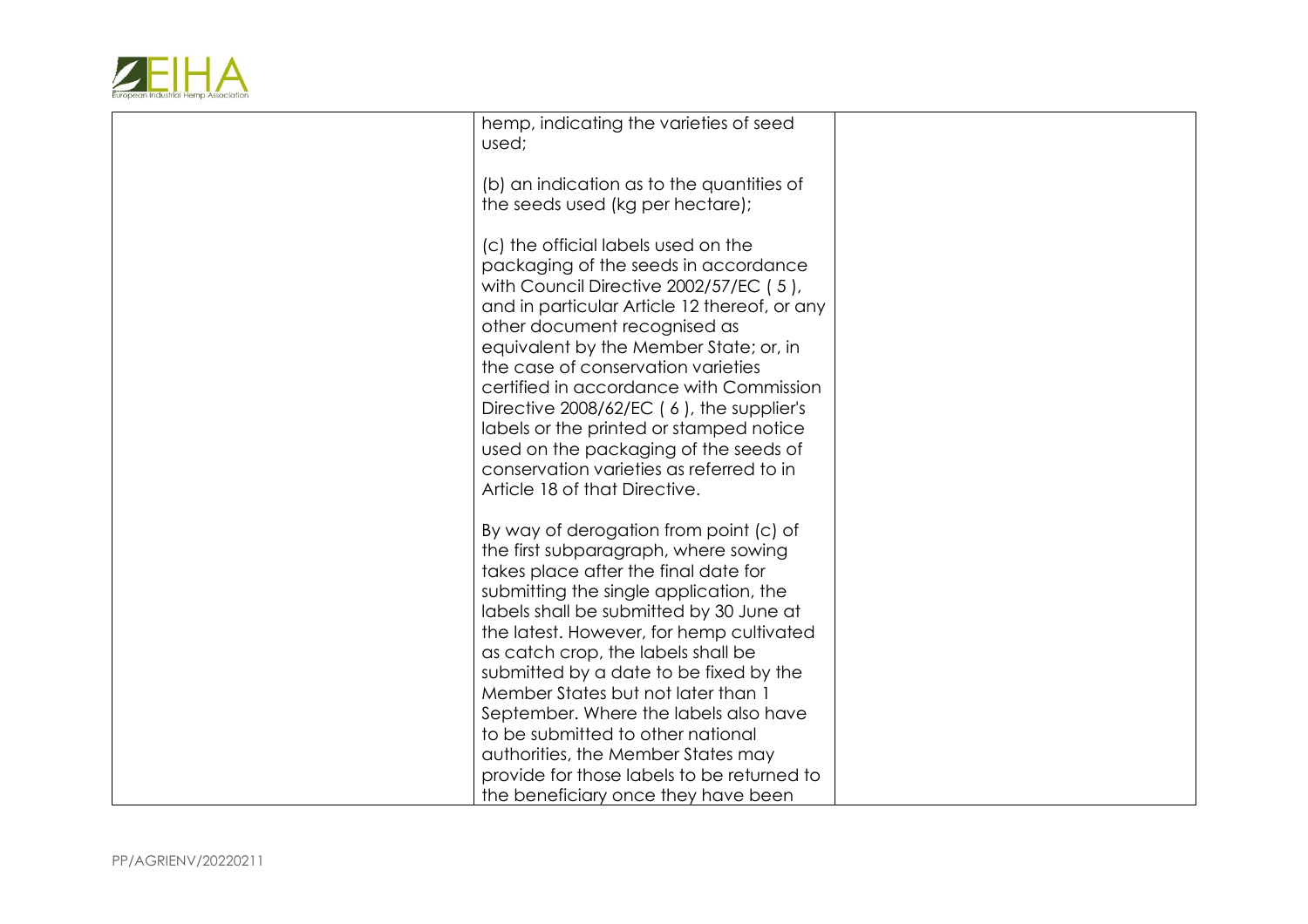

| submitted in accordance with that point.<br>The labels returned shall be marked as<br>used for an application.                                                                                                                                                                                                                                                                                                                                                                                                     |                                                                                                        |
|--------------------------------------------------------------------------------------------------------------------------------------------------------------------------------------------------------------------------------------------------------------------------------------------------------------------------------------------------------------------------------------------------------------------------------------------------------------------------------------------------------------------|--------------------------------------------------------------------------------------------------------|
| <b>Article 30</b><br>Control rate for area-related aid<br>schemes other than the payment for<br>agricultural practices beneficial for the<br>climate and environment                                                                                                                                                                                                                                                                                                                                               |                                                                                                        |
| For area-related aid schemes other than<br>the payment for agricultural practices<br>beneficial for the climate and the<br>environment in accordance with<br>Chapter 3 of Title III of Regulation (EU) No<br>1307/2013 (hereinafter referred to as 'the<br>greening payment'), the control sample<br>for on-the-spot checks carried out each<br>year shall cover at least:<br>(g) 30 % of the areas declared for the<br>production of hemp in accordance with<br>Article 32(6) of Regulation (EU) No<br>1307/2013; | The rate of the areas to be controlled is<br>now established in annex to the<br>regulation. See below. |
| <b>Article 36</b><br>Reduction of the control rate                                                                                                                                                                                                                                                                                                                                                                                                                                                                 |                                                                                                        |
| 6. By way of derogation from Article<br>30(g), where a Member State introduces<br>a system of prior approval for the<br>cultivation of hemp, the minimum level of<br>on-the-spot checks may be reduced to                                                                                                                                                                                                                                                                                                          | The rate of the areas to be controlled is<br>now established in annex to the<br>regulation. See below. |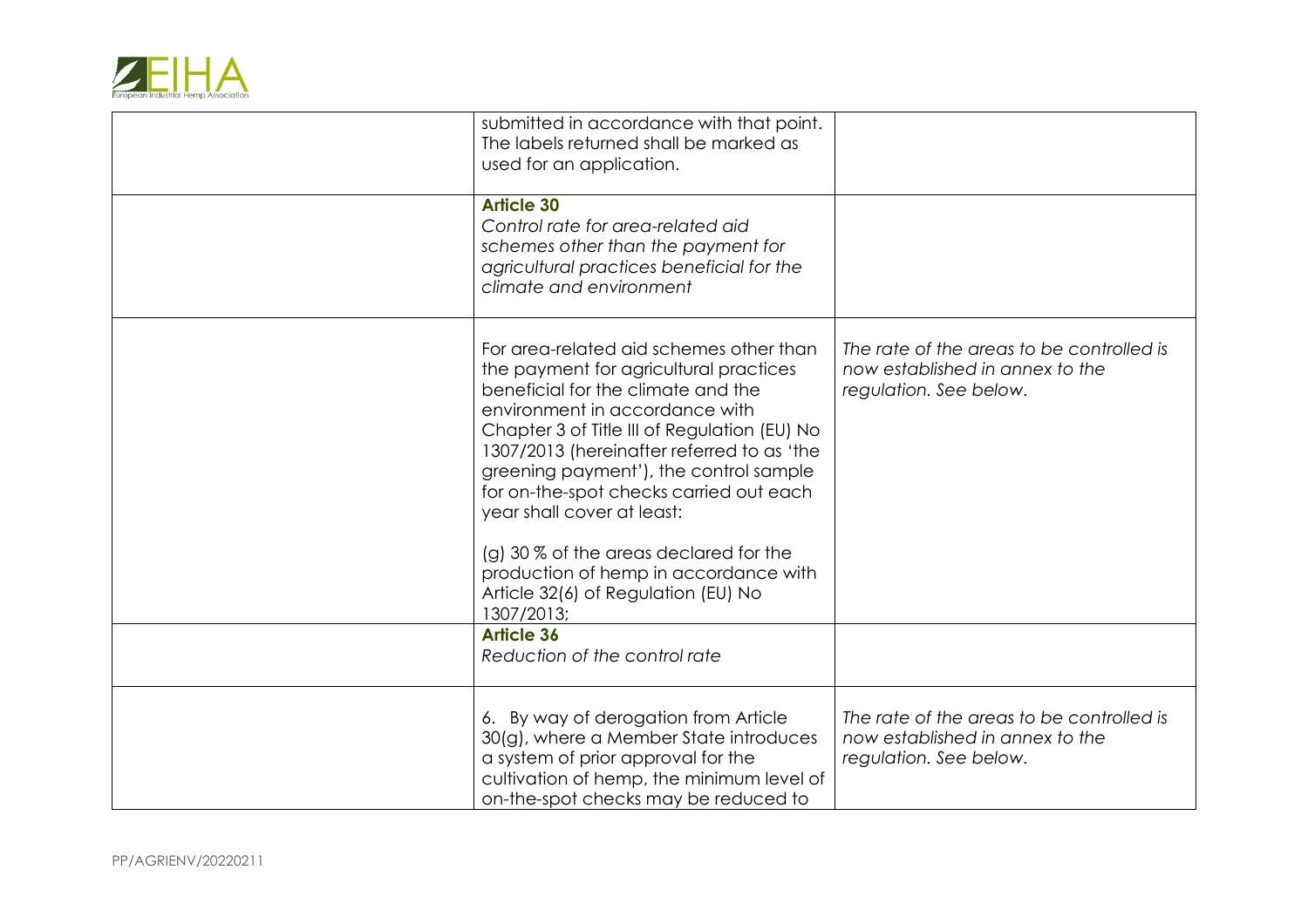

|  | 20% of the areas declared for the<br>production of hemp as referred to in<br>Article 32(6) of Regulation (EU) No<br>1307/2013. |  |
|--|--------------------------------------------------------------------------------------------------------------------------------|--|
|--|--------------------------------------------------------------------------------------------------------------------------------|--|

| <b>ANNEX I</b><br>Union method for the verification of hemp varieties and the<br>determination of the ∆9-tetrahydrocannabinol content in<br>hemp varieties referred to in Article 3<br><b>NEW and applicable from 2023</b> | <b>ANNEX III</b><br>Union method for the quantitative determination of the $\Delta$ 9-<br>tetrahydrocannabinol content in hemp varieties<br><b>OLD but covering 2022</b> |
|----------------------------------------------------------------------------------------------------------------------------------------------------------------------------------------------------------------------------|--------------------------------------------------------------------------------------------------------------------------------------------------------------------------|
| 1. Scope                                                                                                                                                                                                                   | Scope                                                                                                                                                                    |
| The method set out in this Annex seeks to determine the $\Delta$ 9-                                                                                                                                                        | The method set out in this Annex seeks to determine the $\Delta$ 9-                                                                                                      |
| tetrahydrocannabinol (hereinafter referred to as 'THC content'                                                                                                                                                             | tetrahydrocannabinol (hereinafter referred to as THC) content                                                                                                            |
| of varieties of hemp (Cannabis sativa L.). As appropriate, the                                                                                                                                                             | of varieties of hemp (Cannabis sativa L.). As appropriate, the                                                                                                           |
| method involves applying procedure A or B as described in this                                                                                                                                                             | method involves applying procedure A or B as described in this                                                                                                           |
| Annex.                                                                                                                                                                                                                     | Annex.                                                                                                                                                                   |
| The method is based on the quantitative determination of THC                                                                                                                                                               | The method is based on the quantitative determination of THC                                                                                                             |
| by gas chromatography (GC) after extraction with a suitable                                                                                                                                                                | by gas chromatography (GC) after extraction with a suitable                                                                                                              |
| solvent.                                                                                                                                                                                                                   | solvent.                                                                                                                                                                 |
| 1.1. Procedure A                                                                                                                                                                                                           | 1.1. Procedure A                                                                                                                                                         |
| Procedure A shall be used for checks on the production of                                                                                                                                                                  | Procedure A shall be used for checks on the production of                                                                                                                |
| hemp, where the control sample for on-the-spot checks                                                                                                                                                                      | hemp as referred to in Article 32(6) of Regulation (EU) No                                                                                                               |
| carried out each year cover at least 30 % of the areas                                                                                                                                                                     | 1307/2013 and Article 30(g) of Commission Implementing                                                                                                                   |
| declared for the production of hemp in accordance with                                                                                                                                                                     | Regulation (EU) No 809/2014.                                                                                                                                             |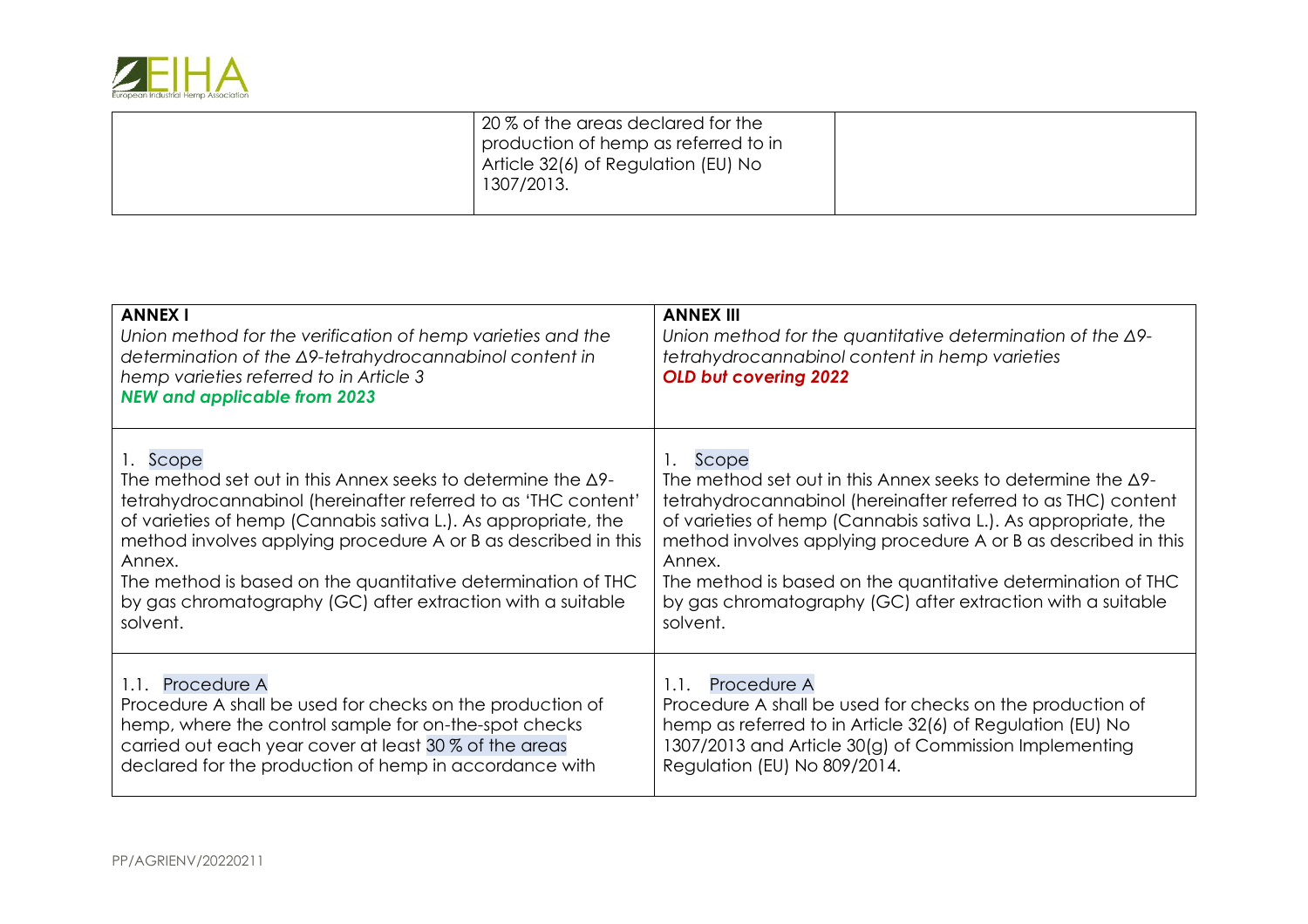|  | European Industrial Hemp Association |
|--|--------------------------------------|

| Article 4(4), second subparagraph, of Regulation (EU)<br>2021/2115.                                                                                                                                                                                                                                                                                                                                                                                                                                                                                                                                                                                                                                                                                                                                                                                 |                                                                                                                                                                                                                                                                                                                                                                                                                                                                                                                                                                                                                                                                                                                                                                                                                                                         |
|-----------------------------------------------------------------------------------------------------------------------------------------------------------------------------------------------------------------------------------------------------------------------------------------------------------------------------------------------------------------------------------------------------------------------------------------------------------------------------------------------------------------------------------------------------------------------------------------------------------------------------------------------------------------------------------------------------------------------------------------------------------------------------------------------------------------------------------------------------|---------------------------------------------------------------------------------------------------------------------------------------------------------------------------------------------------------------------------------------------------------------------------------------------------------------------------------------------------------------------------------------------------------------------------------------------------------------------------------------------------------------------------------------------------------------------------------------------------------------------------------------------------------------------------------------------------------------------------------------------------------------------------------------------------------------------------------------------------------|
| 1.2. Procedure B<br>Procedure B shall be used where a Member State introduces a<br>system of prior approval for the cultivation of hemp, and the<br>minimum level for the on-the-spot checks covers at least 20 %<br>of the areas declared for the production of hemp in<br>accordance with Article 4(4), second subparagraph, of<br>Regulation (EU) 2021/2115.                                                                                                                                                                                                                                                                                                                                                                                                                                                                                     | Procedure B<br>1.2.<br>Procedure B shall be used in cases as referred to in Article 36(6)<br>of Implementing Regulation (EU) No 809/2014.                                                                                                                                                                                                                                                                                                                                                                                                                                                                                                                                                                                                                                                                                                               |
| 2. Sampling<br>2.1. Conditions for taking the samples<br>The samples shall be taken during the day following a<br>systematic pattern to ensure that the sample is representative<br>of the field, but excluding the edges of the crop.                                                                                                                                                                                                                                                                                                                                                                                                                                                                                                                                                                                                              | Sampling<br>2.<br>2.1. Samples<br>The samples shall be taken during the day following a<br>systematic pattern to ensure that the sample is representative<br>of the field, but excluding the edges of the crop.                                                                                                                                                                                                                                                                                                                                                                                                                                                                                                                                                                                                                                         |
| 2.1.1. Procedure A<br>In a standing crop of a given variety of hemp, a 30 cm part<br>containing at least one female inflorescence of each plant<br>selected shall be taken. Sampling shall be carried out during<br>the period running from 20 days after the start of flowering to<br>10 days after the end of flowering.<br>Member States may authorise sampling to be carried out<br>during the period from the start of flowering to 20 days after the<br>start of flowering provided that, for each variety grown, other<br>representative samples are taken in accordance with the first<br>paragraph during the period from 20 days after the start of<br>flowering to 10 days after the end of flowering.<br>For hemp cultivated as catch crop, in the absence of female<br>inflorescences, the top 30 cm of the plant stem shall be taken. | 2.1.1. Procedure A:<br>in a standing crop of a given variety of hemp, a 30 cm part<br>containing at least one female inflorescence of each plant<br>selected shall be taken. Sampling shall be carried out during<br>the period running from 20 days after the start of flowering to<br>10 days after the end of flowering.<br>Member States may authorise sampling to be carried out<br>during the period from the start of flowering to 20 days after the<br>start of flowering provided that, for each variety grown, other<br>representative samples are taken in accordance with the first<br>subparagraph during the period from 20 days after the start of<br>flowering to 10 days after the end of flowering.<br>For hemp cultivated as catch crop, in the absence of female<br>inflorescences, the top 30 cm of the plant stem shall be taken. |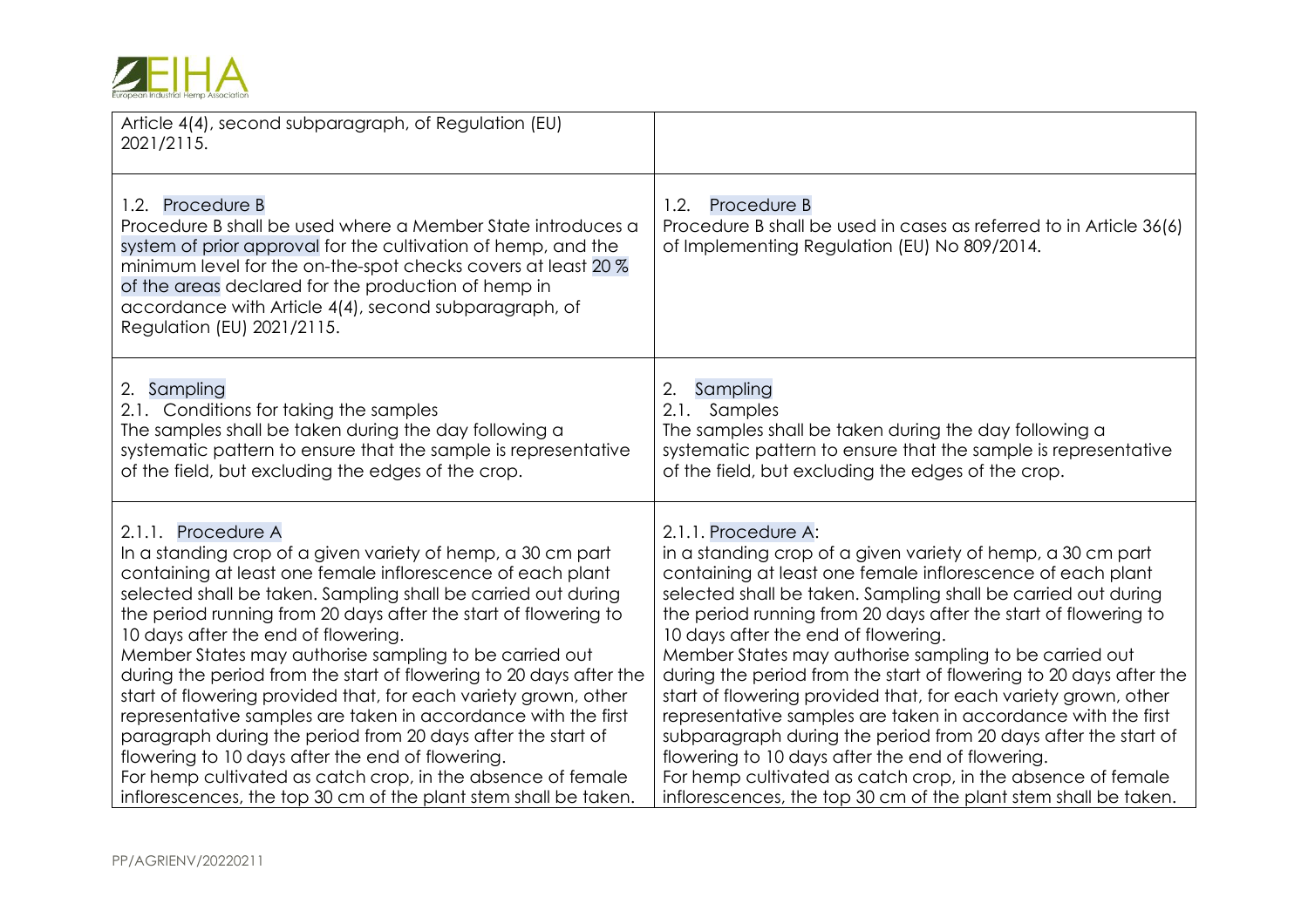

| In that case sampling shall be carried out just before the end of                                                                                                                                                                                                                                                                                                                                                                                                                             | In that case sampling shall be carried out just before the end of                                                                                                                                                                                                                                                                                                                                                                                                                                  |
|-----------------------------------------------------------------------------------------------------------------------------------------------------------------------------------------------------------------------------------------------------------------------------------------------------------------------------------------------------------------------------------------------------------------------------------------------------------------------------------------------|----------------------------------------------------------------------------------------------------------------------------------------------------------------------------------------------------------------------------------------------------------------------------------------------------------------------------------------------------------------------------------------------------------------------------------------------------------------------------------------------------|
| the vegetation period, once the leaves begin presenting the                                                                                                                                                                                                                                                                                                                                                                                                                                   | the vegetation period, once the leaves begin presenting the                                                                                                                                                                                                                                                                                                                                                                                                                                        |
| first signs of yellowing, however no later than the onset of a                                                                                                                                                                                                                                                                                                                                                                                                                                | first signs of yellowing, however no later than the onset of a                                                                                                                                                                                                                                                                                                                                                                                                                                     |
| forecast period of frost.                                                                                                                                                                                                                                                                                                                                                                                                                                                                     | forecast period of frost.                                                                                                                                                                                                                                                                                                                                                                                                                                                                          |
| 2.1.2. Procedure B                                                                                                                                                                                                                                                                                                                                                                                                                                                                            | 2.1.2. Procedure B:                                                                                                                                                                                                                                                                                                                                                                                                                                                                                |
| In a standing crop of a given variety of hemp, the upper third                                                                                                                                                                                                                                                                                                                                                                                                                                | in a standing crop of a given variety of hemp, the upper third                                                                                                                                                                                                                                                                                                                                                                                                                                     |
| of each plant selected shall be taken. Sampling shall be                                                                                                                                                                                                                                                                                                                                                                                                                                      | of each plant selected shall be taken. Sampling shall be                                                                                                                                                                                                                                                                                                                                                                                                                                           |
| carried out during the 10 days following the end of flowering or,                                                                                                                                                                                                                                                                                                                                                                                                                             | carried out during the 10 days following the end of flowering or,                                                                                                                                                                                                                                                                                                                                                                                                                                  |
| for hemp cultivated as catch crop, in the absence of female                                                                                                                                                                                                                                                                                                                                                                                                                                   | for hemp cultivated as catch crop, in the absence of female                                                                                                                                                                                                                                                                                                                                                                                                                                        |
| inflorescences, just before the end of the vegetation period,                                                                                                                                                                                                                                                                                                                                                                                                                                 | inflorescences, just before the end of the vegetation period,                                                                                                                                                                                                                                                                                                                                                                                                                                      |
| once the leaves begin presenting the first sign of yellowing, but                                                                                                                                                                                                                                                                                                                                                                                                                             | once the leaves begin presenting the first sign of yellowing, but                                                                                                                                                                                                                                                                                                                                                                                                                                  |
| no later than the onset of a forecast period of frost. In the case                                                                                                                                                                                                                                                                                                                                                                                                                            | no later than the onset of a forecast period of frost. In the case                                                                                                                                                                                                                                                                                                                                                                                                                                 |
| of dioecious varieties, only female plants shall be taken.                                                                                                                                                                                                                                                                                                                                                                                                                                    | of dioecious varieties, only female plants shall be taken.                                                                                                                                                                                                                                                                                                                                                                                                                                         |
| 2.2. Sample size<br>Procedure A: the sample shall comprise parts of 50 plants per<br>field.<br>Procedure B: the sample shall comprise parts of 200 plants per<br>field.<br>Each sample shall be placed in a fabric or paper bag, without<br>crushing it, and be sent to the laboratory for analysis.<br>Member States may provide for a second sample to be<br>collected for counter-analysis, if required, to be kept either by<br>the producer or by the body responsible for the analysis. | 2.2.<br>Sample size<br>Procedure A: the sample shall comprise parts of 50 plants per<br>field.<br>Procedure B: the sample shall comprise parts of 200 plants per<br>field.<br>Each sample shall be placed in a fabric or paper bag, without<br>crushing it, and be sent to the laboratory for analysis.<br>The Member State may provide for a second sample to be<br>collected for counteranalysis, if required, to be kept either by<br>the producer or by the body responsible for the analysis. |
| 2.3. Drying and storage of the sample                                                                                                                                                                                                                                                                                                                                                                                                                                                         | 2.3. Drying and storage of the sample                                                                                                                                                                                                                                                                                                                                                                                                                                                              |
| Drying of the samples shall begin as soon as possible and, in                                                                                                                                                                                                                                                                                                                                                                                                                                 | Drying of the samples shall begin as soon as possible and, in                                                                                                                                                                                                                                                                                                                                                                                                                                      |
| any case, within 48 hours using any method below 70 °C.                                                                                                                                                                                                                                                                                                                                                                                                                                       | any case, within 48 hours using any method below 70 °C.                                                                                                                                                                                                                                                                                                                                                                                                                                            |
| Samples shall be dried to a constant weight and to a moisture                                                                                                                                                                                                                                                                                                                                                                                                                                 | Samples shall be dried to a constant weight and to a moisture                                                                                                                                                                                                                                                                                                                                                                                                                                      |
| content of between 8 % and 13 %.                                                                                                                                                                                                                                                                                                                                                                                                                                                              | content of between 8 % and 13 %.                                                                                                                                                                                                                                                                                                                                                                                                                                                                   |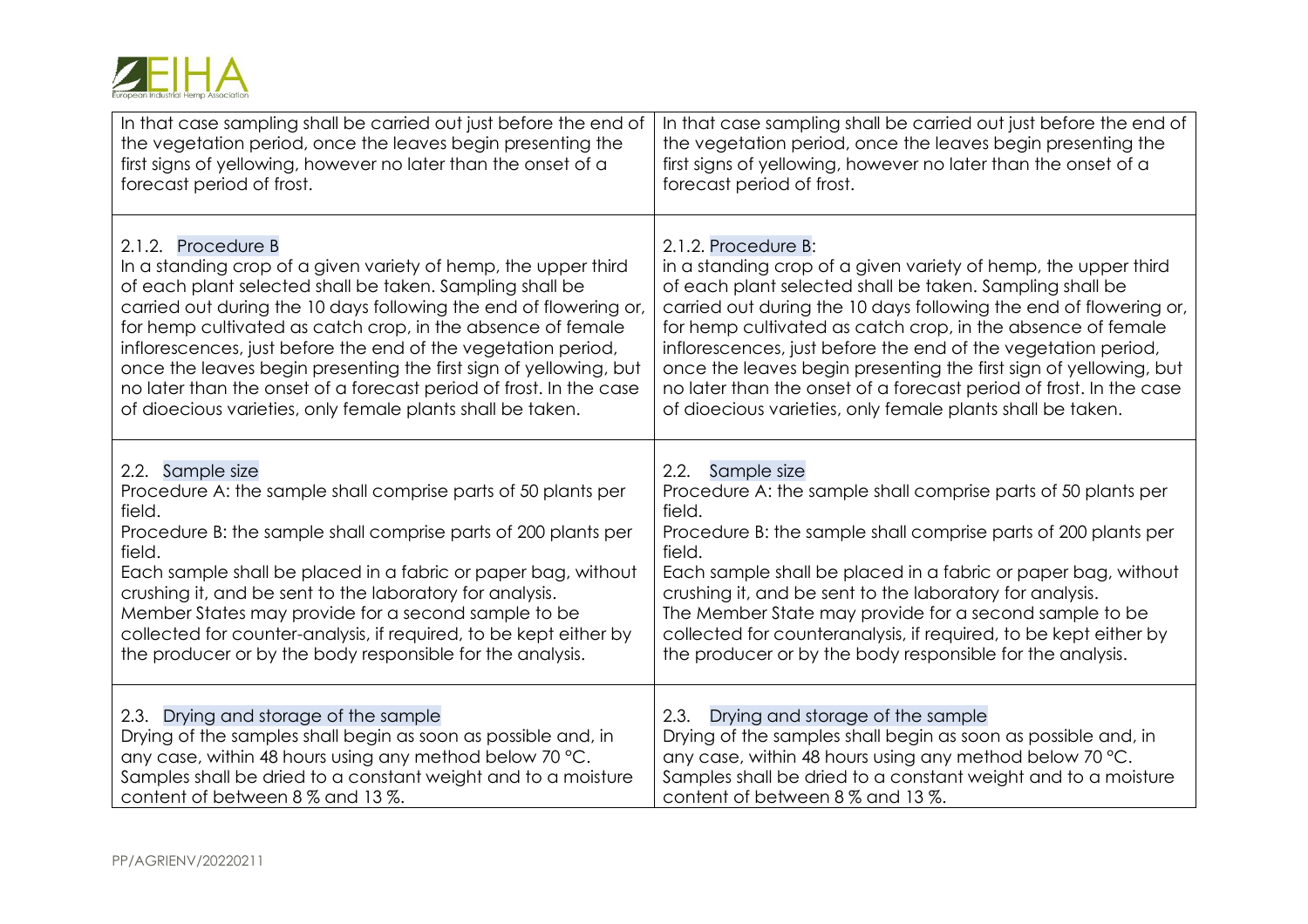| European Industrial Hemp Association |  |  |
|--------------------------------------|--|--|

| After drying, the samples shall be stored without crushing them                                                                                                                                                                                                                                                                                     | After drying, the samples shall be stored without crushing them                                                                                                                                                                                                                                                                                        |
|-----------------------------------------------------------------------------------------------------------------------------------------------------------------------------------------------------------------------------------------------------------------------------------------------------------------------------------------------------|--------------------------------------------------------------------------------------------------------------------------------------------------------------------------------------------------------------------------------------------------------------------------------------------------------------------------------------------------------|
| at below 25 °C in a dark place.                                                                                                                                                                                                                                                                                                                     | at below 25 °C in a dark place.                                                                                                                                                                                                                                                                                                                        |
| 3. Determination of THC content<br>3.1. Preparation of the test sample<br>Stems and seeds over 2 mm in size shall be removed from the<br>dried samples.<br>The dried samples shall be grinded to obtain a semi-fine<br>powder (passing through a 1 mm mesh sieve).<br>The powder may be stored for 10 weeks at below 25 °C in a<br>dark, dry place. | Determination of THC content<br>3.<br>3.1. Preparation of the test sample<br>Stems and seeds over 2 mm in size shall be removed from the<br>dried samples.<br>The dried samples shall be grinded to obtain a semi-fine<br>powder (passing through a 1 mm mesh sieve).<br>The powder may be stored for 10 weeks at below 25 °C in a<br>dark, dry place. |
| 3.2. Reagents and extraction solution                                                                                                                                                                                                                                                                                                               | 3.2. Reagents and extraction solution                                                                                                                                                                                                                                                                                                                  |
| Reagents                                                                                                                                                                                                                                                                                                                                            | Reagents                                                                                                                                                                                                                                                                                                                                               |
| - Δ9-tetrahydrocannabinol, pure for chromatographic                                                                                                                                                                                                                                                                                                 | -Δ9-tetrahydrocannabinol, pure for chromatographic                                                                                                                                                                                                                                                                                                     |
| purposes,                                                                                                                                                                                                                                                                                                                                           | purposes,                                                                                                                                                                                                                                                                                                                                              |
| - squalane, pure for chromatographic purposes, as an internal                                                                                                                                                                                                                                                                                       | - squalane, pure for chromatographic purposes, as an internal                                                                                                                                                                                                                                                                                          |
| standard.                                                                                                                                                                                                                                                                                                                                           | standard.                                                                                                                                                                                                                                                                                                                                              |
| Extraction solution                                                                                                                                                                                                                                                                                                                                 | Extraction solution                                                                                                                                                                                                                                                                                                                                    |
| - 35 mg of squalane per 100 ml hexane.                                                                                                                                                                                                                                                                                                              | - 35 mg of squalane per 100 ml hexane.                                                                                                                                                                                                                                                                                                                 |
| 3.3. Extraction of THC                                                                                                                                                                                                                                                                                                                              | 3.3. Extraction of THC                                                                                                                                                                                                                                                                                                                                 |
| 100 mg of the powdered test sample shall be weighed, be                                                                                                                                                                                                                                                                                             | 100 mg of the powdered test sample shall be weighed, be                                                                                                                                                                                                                                                                                                |
| placed in a centrifuge tube and 5 ml of extraction solution shall                                                                                                                                                                                                                                                                                   | placed in a centrifuge tube and 5 ml of extraction solution shall                                                                                                                                                                                                                                                                                      |
| be added containing the internal standard.                                                                                                                                                                                                                                                                                                          | be added containing the internal standard.                                                                                                                                                                                                                                                                                                             |
| The sample shall be placed in an ultrasound bath and be left                                                                                                                                                                                                                                                                                        | The sample shall be placed in an ultrasound bath and be left                                                                                                                                                                                                                                                                                           |
| for 20 minutes. It shall be centrifuged for 5 minutes at 3 000                                                                                                                                                                                                                                                                                      | for 20 minutes. It shall be centrifuged for 5 minutes at 3 000                                                                                                                                                                                                                                                                                         |
| r.p.m. and then the supernatant THC solution shall be removed.                                                                                                                                                                                                                                                                                      | r.p.m. and then the supernatant THC solution shall be removed.                                                                                                                                                                                                                                                                                         |
| The solution shall be injected into the chromatograph and a                                                                                                                                                                                                                                                                                         | The solution shall be injected into the chromatograph and a                                                                                                                                                                                                                                                                                            |
| quantitative analysis shall be carried out.                                                                                                                                                                                                                                                                                                         | quantitative analysis shall be carried out.                                                                                                                                                                                                                                                                                                            |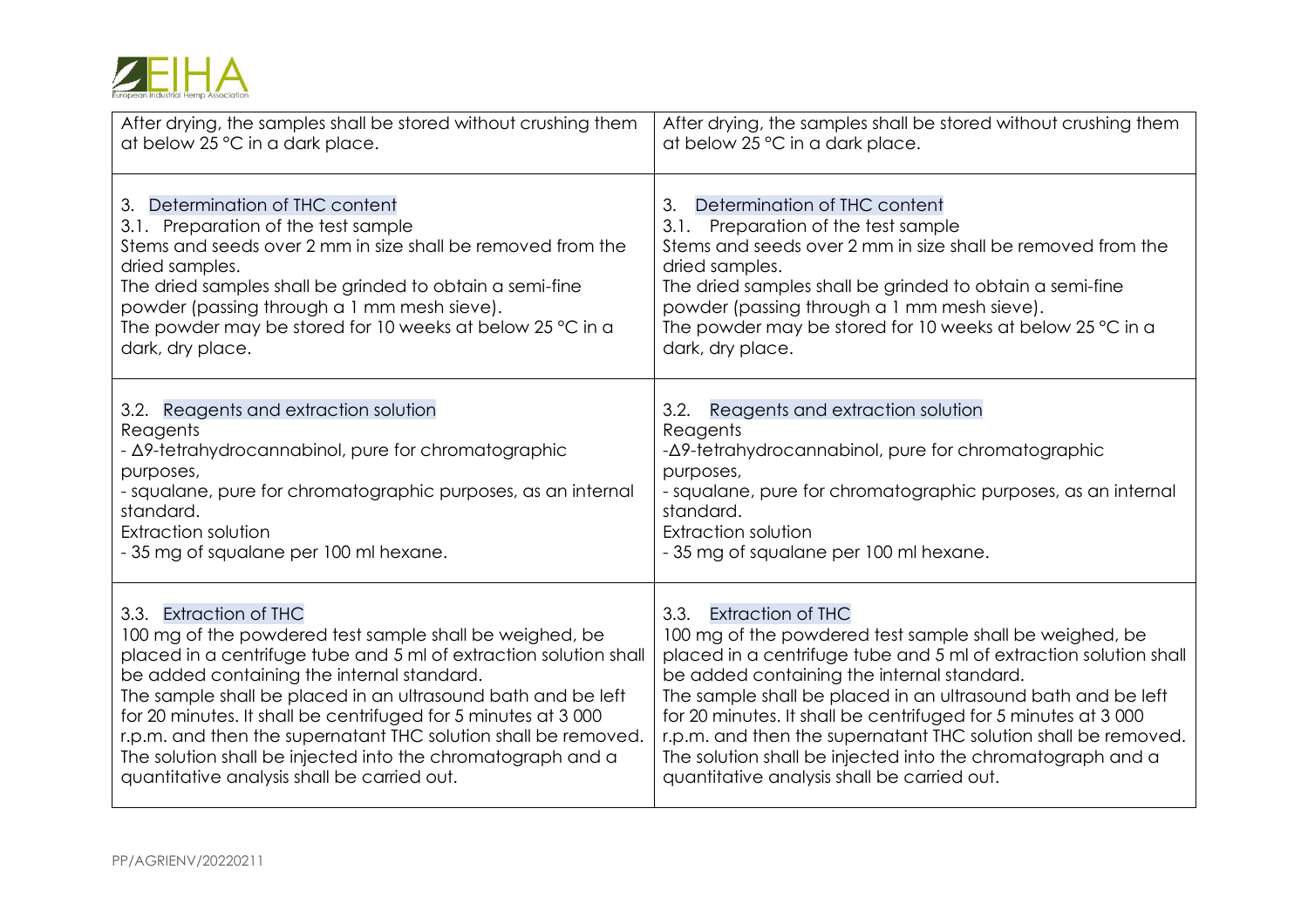

 $\blacksquare$ 

| Gas chromatography<br>3.4.<br>Apparatus<br>(a)<br>gas chromatograph with a flame ionisation detector<br>and a split/splitless injector,<br>column allowing good separation of cannabinoids, for<br>example a glass capillary column 25 m long and 0,22 mm in<br>diameter impregnated with a 5% non-polar phenyl-methyl-<br>siloxane phase.<br><b>Calibration ranges</b><br>(b)<br>At least three points for procedure A and five points for<br>procedure B, including points 0,04 and 0,50 mg/ml THC in<br>extraction solution.<br><b>Experimental conditions</b><br>(C)<br>The following conditions are given as an example for the<br>column referred to in point (a):<br>oven temperature 260 °C,<br>injector temperature 300 °C,<br>$\hspace{0.05cm}$<br>detector temperature 300 °C.<br>(d)<br>Volume injected: 1 µl. | 3.4. Gas chromatography<br>(a) Apparatus<br>- gas chromatograph with a flame ionisation detector and a<br>split/splitless injector,<br>- column allowing good separation of cannabinoids, for<br>example a glass capillary column 25 m long and 0,22 mm in<br>diameter impregnated with a 5% non-polar phenyl-methyl-<br>siloxane phase.<br>(b) Calibration ranges<br>At least three points for procedure A and five points for<br>procedure B, including points 0,04 and 0,50 mg/ml THC in<br>extraction solution.<br>(c) Experimental conditions<br>The following conditions are given as an example for the<br>column referred to in (a):<br>- oven temperature 260 °C,<br>$-$ injector temperature 300 °C,<br>- detector temperature 300 °C.<br>(d)<br>Volume injected: 1 µl. |
|----------------------------------------------------------------------------------------------------------------------------------------------------------------------------------------------------------------------------------------------------------------------------------------------------------------------------------------------------------------------------------------------------------------------------------------------------------------------------------------------------------------------------------------------------------------------------------------------------------------------------------------------------------------------------------------------------------------------------------------------------------------------------------------------------------------------------|-----------------------------------------------------------------------------------------------------------------------------------------------------------------------------------------------------------------------------------------------------------------------------------------------------------------------------------------------------------------------------------------------------------------------------------------------------------------------------------------------------------------------------------------------------------------------------------------------------------------------------------------------------------------------------------------------------------------------------------------------------------------------------------|
| 4. Results                                                                                                                                                                                                                                                                                                                                                                                                                                                                                                                                                                                                                                                                                                                                                                                                                 | 4. Results                                                                                                                                                                                                                                                                                                                                                                                                                                                                                                                                                                                                                                                                                                                                                                        |
| The findings shall be expressed to two decimal places in grams                                                                                                                                                                                                                                                                                                                                                                                                                                                                                                                                                                                                                                                                                                                                                             | The findings shall be expressed to two decimal places in grams                                                                                                                                                                                                                                                                                                                                                                                                                                                                                                                                                                                                                                                                                                                    |
| of THC per 100 grams of analytical sample dried to constant                                                                                                                                                                                                                                                                                                                                                                                                                                                                                                                                                                                                                                                                                                                                                                | of THC per 100 grams of analytical sample dried to constant                                                                                                                                                                                                                                                                                                                                                                                                                                                                                                                                                                                                                                                                                                                       |
| weight. A tolerance of 0,03 g per 100 g shall apply.                                                                                                                                                                                                                                                                                                                                                                                                                                                                                                                                                                                                                                                                                                                                                                       | weight. A tolerance of 0,03 g per 100 g shall apply.                                                                                                                                                                                                                                                                                                                                                                                                                                                                                                                                                                                                                                                                                                                              |
| - Procedure A: one determination per test sample.                                                                                                                                                                                                                                                                                                                                                                                                                                                                                                                                                                                                                                                                                                                                                                          | - Procedure A: one determination per test sample.                                                                                                                                                                                                                                                                                                                                                                                                                                                                                                                                                                                                                                                                                                                                 |
| However, where the result obtained is above the limit laid                                                                                                                                                                                                                                                                                                                                                                                                                                                                                                                                                                                                                                                                                                                                                                 | However, where the result obtained is above the limit laid                                                                                                                                                                                                                                                                                                                                                                                                                                                                                                                                                                                                                                                                                                                        |
| down in Article 4(4), second subparagraph, of Regulation (EU)                                                                                                                                                                                                                                                                                                                                                                                                                                                                                                                                                                                                                                                                                                                                                              | down in Article 32(6) of Regulation (EU) No 1307/2013, a                                                                                                                                                                                                                                                                                                                                                                                                                                                                                                                                                                                                                                                                                                                          |
| 2021/2115, a second determination shall be carried out per                                                                                                                                                                                                                                                                                                                                                                                                                                                                                                                                                                                                                                                                                                                                                                 | second determination shall be carried out per analysis sample                                                                                                                                                                                                                                                                                                                                                                                                                                                                                                                                                                                                                                                                                                                     |
| analysis sample and the mean value of the two determinations                                                                                                                                                                                                                                                                                                                                                                                                                                                                                                                                                                                                                                                                                                                                                               | and the mean value of the two determinations shall be taken                                                                                                                                                                                                                                                                                                                                                                                                                                                                                                                                                                                                                                                                                                                       |
| shall be taken as the result.                                                                                                                                                                                                                                                                                                                                                                                                                                                                                                                                                                                                                                                                                                                                                                                              | as the result.                                                                                                                                                                                                                                                                                                                                                                                                                                                                                                                                                                                                                                                                                                                                                                    |

┯

 $\overline{\phantom{0}}$